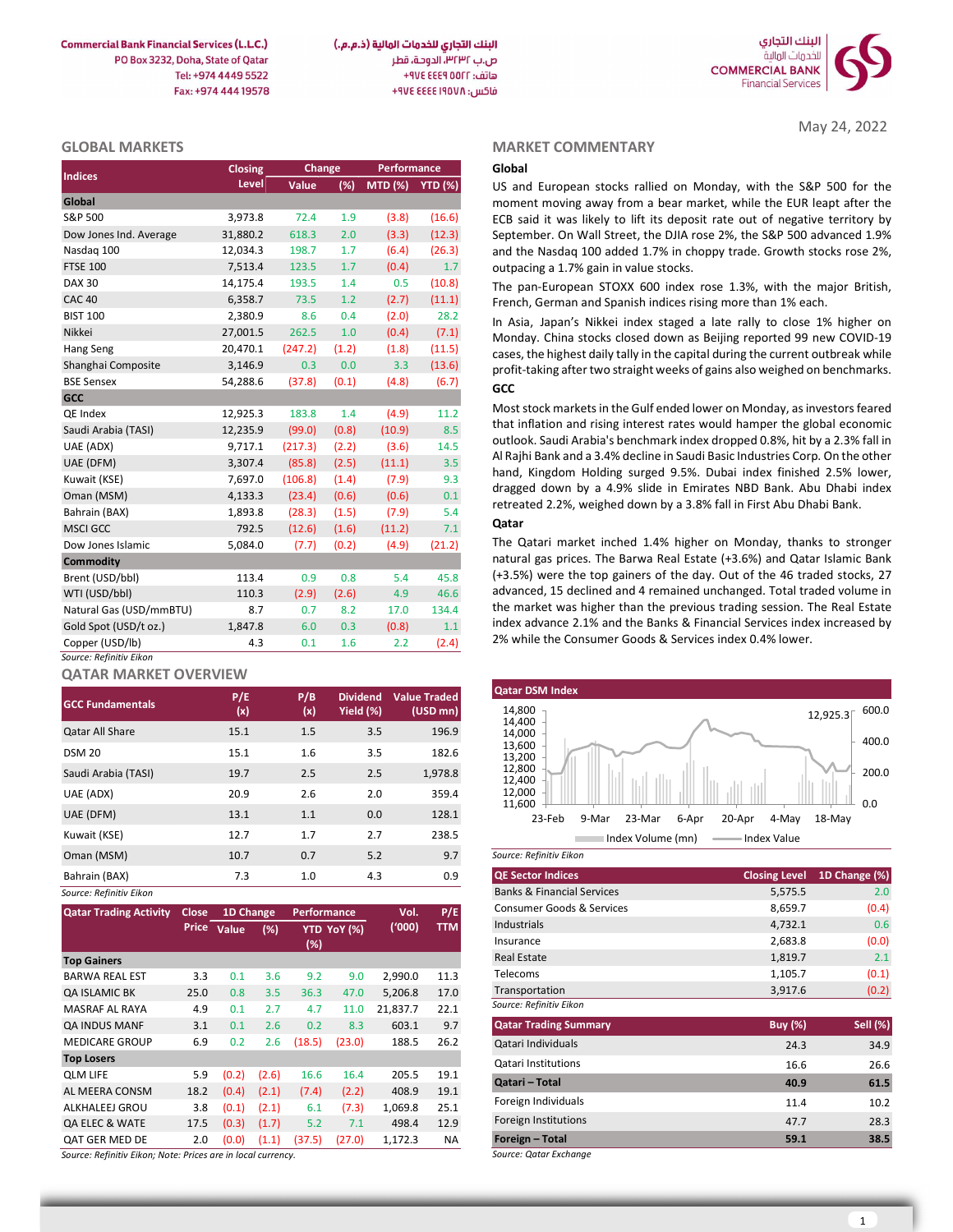البنك التجاري للخدمات المالية (ذ.م.م.) ص.ب ٣٢٣٢، الدوحة، قطر هاتف: AVE EEE 9 00FF+ فاكس: ۴۹۷٤ ٤٤٤٤ ٤٧٤ +



May 24, 2022

# GLOBAL NEWS

- President Joe Biden announced 12 countries have joined a new trade pact that the White House says will help the US work more closely with Asian economies on issues including supply chains, digital trade, clean energy and anticorruption efforts. (Source: Mainichi)
- Bank of America Corp said it was raising its US minimum hourly wage to USD 22 on Monday, a step closer to its promise of paying workers USD 25 an hour by 2025. (Source: Reuters)
- Insurance firm Swiss Re and banking giant UBS are among five founding buyers of credits from a scheme set up by a Swiss company to drive down the cost of taking carbon dioxide out of the atmosphere. (Source: Reuters)
- Italy expects to cap Monte dei Paschi's cash needs at around EUR 2.5bn (USD 2.6bn) as it negotiates with EU authorities a new strategic plan for the state-owned bank that will be unveiled next month, four sources said. (Source: Reuters)
- Japanese Prime Minister Fumio Kishida and US President Joe Biden agreed Monday to deepen economic security cooperation to strengthen supply chains for critical commodities, such as strategically important chips, amid global shortages. (Source: Mainichi)
- US President Joe Biden said he was weighing cutting tariffs on Chinese goods while increasing calls on OPEC to raise oil production as he grappled with a politically damaging wave of inflation. (Source: Reuters)
- China is quietly ramping up purchases of oil from Russia at bargain prices, according to shipping data and oil traders, filling the vacuum left by Western buyers backing away from business with Russia after its invasion of Ukraine in February. (Source: China Daily)
- Foreign arrivals in Turkey continue to bounce back, official data for  $\longrightarrow$ April showed. The number of foreign visitors arriving in April jumped 225.6% from a year earlier to 2.57mn, the Culture and Tourism Ministry said. (Source: Daily Sabah)

## GCC NEWS

- UAE's Al Etihad Credit Bureau will introduce new credit scores to cover more than 90% of the 13mn individuals and companies present in its credit registry, up from 70% previously. (Source: Zawya)
- Dubai Chamber of Commerce has revealed that its membership increased 55.4% in April 2022. While the value of member exports and re-exports in April 2022 amounted to AED 20.2bn (USD 5.50bn), an increase of 16.7% over the AED 17.3bn recorded in April 2021. (Source: Arab News)
- Dubai-based Drake & Scull International said it swung to a Q1-22 loss, sources. (Source: Arab Times) attributable to shareholders, of AED 52mn (USD 14mn) versus a profit of AED 115.4mn in the year-ago period. Revenue for the period dropped to AED 23.9mn from AED 45.9mn in Q1-21. (Source: Zawya)
- A villa has been sold for a whopping AED 128mn in Dubai Hills, making it the most expensive villa to be sold in the upcoming area this YTD. (Source: Khaleej Times)
- ADNOC's petrochemicals JV Borouge has set an offer price of AED 2.45 (USD 0.66) per share for its IPO, the biggest-ever in the country, and has received cornerstone commitments worth USD 570mn investors including Abu Dhabi companies and the Indian conglomerate Adani Group. (Source: Zawya)
- Saudi Arabia's economy is expected to grow 7% in 2022, ahead of other countries in the GCC, according to the Global Economic Update report by the World Bank. (Source: Arab News)
- Saudi Arabia plans to utilize its 2022 oil windfall to propel the Kingdom's diversification away from fossil fuels. This comes as the government is aiming to further boost the non-oil economy in the

Kingdom by 2023 without having to increase fiscal expenditures, Bloomberg reported, citing Minister of Economy and Planning. (Source: Arab News)

- Saudi Steel Pipe Company has signed a SAR 97mn supply contract with Aramco. Under the 10-month contract, Saudi Steel Pipe will supply oil and gas steel pipes to Saudi Aramco. (Source: Mubasher)
- The King Salman Park Foundation has started the construction of its 500,000 sq mts Royal Arts Complex. The complex will be the center of Riyadh's art and culture scene which encompasses Salmani architectural design, honoring the traditions of Saudi Arabia. (Source: Arab News)
- Saudi Mouwasat Medical Services Co. has signed a nonbinding deal to fully acquire Egypt's Al-Marasem International Hospital. The two parties agreed to determine the value of the final deal after completing the due diligence work. (Source: Arab News)
- Saudi Arabia's ultra-luxury development project AMAALA has unveiled its new yacht design for the Triple Bay Yacht Club, as it expects to award SAR 1.2bn (USD 320mn) in contracts for the ongoing development in Q2-22. (Source: Arab News)
- Saudi Arabia's multi-billion gigaproject NEOM, has partnered with the national flag carrier SAUDIA to offer a weekly service to international destinations from NEOM Bay Airport. (Source: Arab News)
- Saudi Arabia's leading payments solutions provider STC pay has posted losses amounting to SAR 440mn (USD 117mn) for 2021. Its revenues stood at SAR 834mn during the year. (Source: Arab News)
- Saudi Arabia's Al-Qassim region on Sunday witnessed the inauguration of 27 development projects in the environment, water and agriculture sectors valued at SAR 927mn (USD 47mn). (Source: Arab News)
- Oman and Iran have signed eight MoU and four cooperation programmes in sectors including oil and gas and transportation, Oman's state agency reported on Monday. (Source: News of Bahrain)
- Top Indian ICT companies are considering to set up new bases in Bahrain or expand their existing offices in the Kingdom, it was revealed at a B2B and networking event at the Embassy of India. (Source: ABC-Bahrain)
- The CBK has issued bonds and tawarruq with an accumulated value of KWD 240mn (USD 792mn). CBK issued a statement announcing the maturity period will be 3-months, with a rate of return standing at 1.625%, Kuwait News Agency reported. (Source: Arab News)
- KPC has instructed its subsidiaries to look into job vacancies in the oil sector as at end of March 2022, the number of job vacancies in the oil sector is expected to exceed 2,000, reports Al-Anba daily quoting

## QATAR NEWS

- QFC has signed an MoU with Astana International Financial Centre to develop long term cooperation and foster joint projects to stimulate activities in both international financial platforms. (Source: The Peninsula)
- QIA signed two MoU with Slovenian and Spanish investment bodies with the aim of promoting the cooperation and advancing investments between the State of Qatar and each of the Kingdom of Spain and the Republic of Slovenia. (Source: The Peninsula)
- IHG is getting ready to reveal two new healthcare projects in cooperation with international health care organizations. (Source: The Peninsula)
- Dun & Bradstreet expects the availability of credit in Qatar to improve as higher oil prices boost liquidity in the country's banking system and business confidence recovers on a successful vaccine rollout. In its latest 'Country risk update,' the researcher said the country's outlook is "stable". (Source: Gulf Times)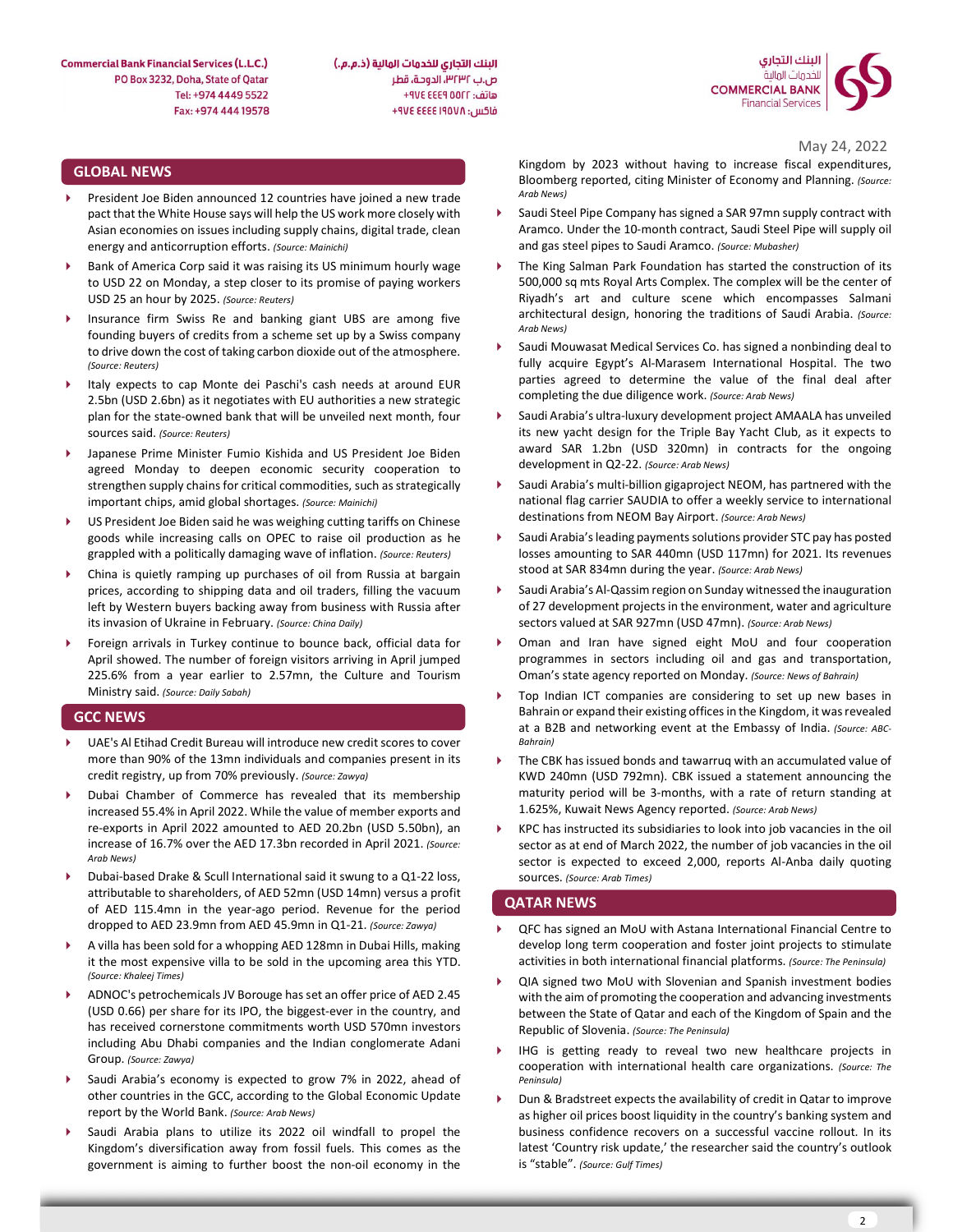

May 24, 2022

4.48%

البنك التجاري للخدمات المالية (ذ.م.م.) ص.ب ٣٢٣٢، الدوحة، قطر هاتف: ٩٧٤ ٤٤٤٩ ٧٧٤ فاكس: ٩٧٤ ٤٤٤٤ ٤٧٤ +٩٧٤

**Commercial Bank Financial Services (L.L.C.)** PO Box 3232, Doha, State of Qatar Tel: +974 4449 5522 Fax: +974 444 19578

| <b>FX RATES</b>         |          |                   |        |                                                                                                                                                      |
|-------------------------|----------|-------------------|--------|------------------------------------------------------------------------------------------------------------------------------------------------------|
| <b>Currencies</b>       | Value    | <b>Currencies</b> | Value  | <b>FX Commentary</b>                                                                                                                                 |
| EUR/USD                 | 1.0719   | USD/QAR           | 3.6543 | The USD fell on Monday while the EUR rallied after the European Central                                                                              |
| USD/JPY                 | 127.8700 | EUR/QAR           | 3.9170 | president said policymakers would likely lift interest rates out of negative                                                                         |
| GBP/USD                 | 1.2618   | JPY/QAR           | 0.0286 | territory by September. The US Dollar index fell 0.8% to 102.14.                                                                                     |
| USD/CHF                 | 0.9658   | GBP/QAR           | 4.6110 | The EUR/USD was the big gainer, adding 1.1% to 1.0689. The GBP/USD                                                                                   |
| USD/CAD                 | 1.2764   | CHF/QAR           | 3.7837 | traded up 0.7% to 1.2588. The USD/JPY ended flat at 127.87. The USD/CNY                                                                              |
| AUD/USD                 | 0.7106   | CAD/QAR           | 2.8630 | went down 0.7% at 6.6490. Sentiment around China also helped riskier                                                                                 |
| NZD/USD                 | 0.6467   | AUD/QAR           | 2.5967 | currencies. Shanghai is edging out of lockdown, and an unexpectedly big                                                                              |
| USD/INR                 | 77.0167  | INR/QAR           | 0.0474 | rate cut in China last week reassured investors. The USD/CAD traded 0.4%<br>lower at 1.2764. The AUD, which initially showed a muted reaction to the |
| USD/TRY                 | 15.9266  | TRY/QAR           | 0.2294 | victory for the centre-left Labor Party in national elections at the weekend,                                                                        |
| USD/ZAR                 | 15.7515  | ZAR/QAR           | 0.2320 | climbed 0.6% to 0.7106. The NZD/USD traded up 0.7% at 0.6467.                                                                                        |
| USD/BRL                 | 4.8130   | BRL/QAR           | 0.7593 |                                                                                                                                                      |
| Source: Refinitiv Eikon |          |                   |        |                                                                                                                                                      |

### INTERBANK OFFERING & US SWAP RATES

| <b>Duration</b> | <b>Overnight</b> |        | 1 Week 1 Month 3 Month |        | 1 Year |
|-----------------|------------------|--------|------------------------|--------|--------|
| <b>LIBOR</b>    | 0.82             | 0.08   | 0.97                   | 1.51   | 2.73   |
| <b>EURIBOR</b>  | (0.65)           | (0.57) | (0.54)                 | (0.35) | 0.35   |
| QAIBOR          | 0.70             | 0.75   | 1.00                   | 1.15   | 1.85   |
| <b>SAIBOR</b>   | 1.60             | 1.50   | 1.81                   | 2.78   | 3.24   |
| <b>EIBOR</b>    | 0.87             | 0.91   | 1.06                   | 1.52   | 2.62   |
| <b>BMIBOR</b>   | 1.60             | 1.78   | 2.52                   | 2.60   | 3.54   |
| <b>KIBOR</b>    | 0.81             | 1.31   | 1.63                   | 1.88   | 2.44   |

Source: Refinitiv Eikon



Source: Refinitiv Eikon

# ECONOMIC CALENDAR

| <b>Time</b> | <b>Country</b> | <b>Event</b>              | Period | Survey    | Prior |
|-------------|----------------|---------------------------|--------|-----------|-------|
| 11:00       | Euro Zone      | S&P Global Mfg Flash PMI  | May    | 54.9      | 55.5  |
| 11:00       | Euro Zone      | S&P Global Serv Flash PMI | May    | 57.5      | 57.7  |
| 11:00       | Euro Zone      | S&P Global Comp Flash PMI | May    | 55.3      | 55.8  |
| 11:30       | UK             | Flash Composite PMI       | May    | 57.4      | 58.2  |
| 11:30       | <b>UK</b>      | Flash Manufacturing PMI   | May    | 55.1      | 55.8  |
| 11:30       | UK             | Flash Services PMI        | May    | 57.3      | 58.9  |
| 16:45       | US.            | S&P Global Mfg PMI Flash  | May    | 57.9      | 59.2  |
| 16:45       | US.            | S&P Global Svcs PMI Flash | May    | 55.4      | 55.6  |
| 16:45       | <b>US</b>      | S&P Global Comp Flash PMI | May    | <b>NA</b> | 56.0  |
|             |                |                           |        |           |       |

Source: Refinitiv Eikon

# GCC COMPANY RESULTS

| <b>Company Name</b>                                              | Revenues (mn) | <b>YoY</b> (%) | QoQ (%)   | Net Profit (mn) | YoY (%) | <b>QoQ</b> (%) |
|------------------------------------------------------------------|---------------|----------------|-----------|-----------------|---------|----------------|
| Saudi Industrial Export Co                                       | ∪.⊥           | $-99.2$        | <b>NA</b> | $-40$           | NA      | IΝP            |
| Knowledge Economic City Co                                       | ⊥.            | $-36.1$        | 75.5      | -o.,            | N۶      | NΑ             |
| Source: Refinitiv Eikon; Note: All figures are in local currency |               |                |           |                 |         |                |

|                   | 15.7515                               | ZAR/QAR                  |             |        | 0.2320 |                    | climbed 0.6% to 0.7106. The NZD/USD traded up 0.7% at 0.6467. |                                  |                    |                             |                  |
|-------------------|---------------------------------------|--------------------------|-------------|--------|--------|--------------------|---------------------------------------------------------------|----------------------------------|--------------------|-----------------------------|------------------|
|                   | 4.8130                                | BRL/QAR                  |             |        | 0.7593 |                    |                                                               |                                  |                    |                             |                  |
| Eikon             |                                       |                          |             |        |        |                    |                                                               |                                  |                    |                             |                  |
|                   | <b>K OFFERING &amp; US SWAP RATES</b> |                          |             |        |        |                    | <b>SOVEREIGN YIELD CURVES &amp; CDS SPREAD</b>                |                                  |                    |                             |                  |
|                   | Overnight 1 Week 1 Month 3 Month      |                          |             |        | 1 Year |                    | <b>Qatar vs US Treasuries Yields</b>                          |                                  |                    |                             |                  |
|                   | 0.82                                  | 0.08                     | 0.97        | 1.51   | 2.73   | 6.0%               |                                                               |                                  |                    |                             |                  |
|                   | (0.65)                                | (0.57)                   | (0.54)      | (0.35) | 0.35   |                    |                                                               |                                  | 3.37%              | 3.69%                       | 4.48%            |
|                   | 0.70                                  | 0.75                     | 1.00        | 1.15   | 1.85   | 4.0%               | 2.76%                                                         | 3.17%                            |                    |                             |                  |
|                   | 1.60                                  | 1.50                     | 1.81        | 2.78   | 3.24   | 2.0%               | 1.61%                                                         | 2.77%                            | 2.86%              |                             | 3.05%            |
|                   | 0.87                                  | 0.91                     | 1.06        | 1.52   | 2.62   |                    |                                                               |                                  |                    | 2.84%                       |                  |
|                   | 1.60                                  | 1.78                     | 2.52        | 2.60   | 3.54   | 0.0%               | 2 Yrs                                                         |                                  | 5 Yrs              | 10 Yrs                      | 30 Yrs           |
|                   | 0.81                                  | 1.31                     | 1.63        | 1.88   | 2.44   |                    |                                                               | 3 Yrs<br>$\rightharpoonup$ Qatar | $ -$ US            |                             |                  |
| Eikon             |                                       |                          |             |        |        |                    | Source: Refinitiv Eikon, Investing.com                        |                                  |                    |                             |                  |
| lS.               |                                       |                          |             |        |        | <b>5 Years CDS</b> |                                                               | Spread 6M Change                 | <b>5 Years CDS</b> |                             | Spread 6M Change |
|                   |                                       |                          |             |        |        | <b>US</b>          | 16.4                                                          | 0.7                              | Turkey             | 714.7                       | 242.6            |
| 2.89%             | 2.88%                                 | 2.87%                    | 2.89%       |        | 2.77%  | UK                 | 11.3                                                          | 0.6                              | Brazil             | 245.3                       | (0.2)            |
|                   |                                       |                          | 1.55%       |        | 1.99%  | Germany            | 13.0                                                          | 3.9                              | Egypt              | 911.7                       | 417.3            |
|                   | 0.88%                                 | 1.23%                    |             |        |        | France             | 23.5                                                          | 3.5                              | Abu Dhabi          | 67.2                        | 22.6             |
|                   |                                       |                          |             |        |        | Italy              | 134.4                                                         | 46.7                             | Bahrain            | 342.0                       | 107.2            |
| ۰                 |                                       |                          |             |        |        | Greece             | 170.0                                                         | 69.0                             | Dubai              | 129.7                       | 33.1             |
| 2 Yrs             | 5 Yrs                                 | 7 Yrs                    | 10 Yrs      |        | 30 Yrs | Russia             | 11,980.8                                                      | 11,869.5                         | Qatar              | 67.7                        | 25.1             |
|                   | $\longrightarrow$ Current             |                          | - Last Year |        |        | Japan              | 20.2                                                          | 0.5                              | Saudi Arabia       | 68.2                        | 20.6             |
| Eikon             |                                       |                          |             |        |        |                    | Source: Refinitiv Eikon, worldgovernmentbonds.com             |                                  |                    |                             |                  |
|                   |                                       |                          |             |        |        |                    |                                                               |                                  |                    |                             |                  |
| <b>C CALENDAR</b> |                                       |                          |             |        |        |                    |                                                               |                                  |                    |                             |                  |
| Country           | Event                                 |                          |             |        |        |                    |                                                               | Period                           | <b>Survey</b>      |                             | Prior            |
| $F$ an Zama       |                                       | COD Clobal MAS Flock DML |             |        |        |                    |                                                               | A                                |                    | $\Gamma$ $\Lambda$ $\Omega$ | FF F             |

rate cut in China last week reassured investors. The USD/CAD traded 0.4% In Monday while the EUR rallied after the European Central<br>
id policymakers would likely lift interest rates out of negative<br>
September. The US Dollar index fell 0.8% to 102.14.<br>
D was the big gainer, adding 1.1% to 1.0689

2.61% 2.77% 2.86% 2.84% 3.05% 0.0%  $+$  . The contract of the contract of the contract of the contract of the contract of the contract of the contract of the contract of the contract of the contract of the contract of the contract of the contract of th  $2.0\%$   $2.86\%$   $2.86\%$   $2.86\%$   $2.86\%$